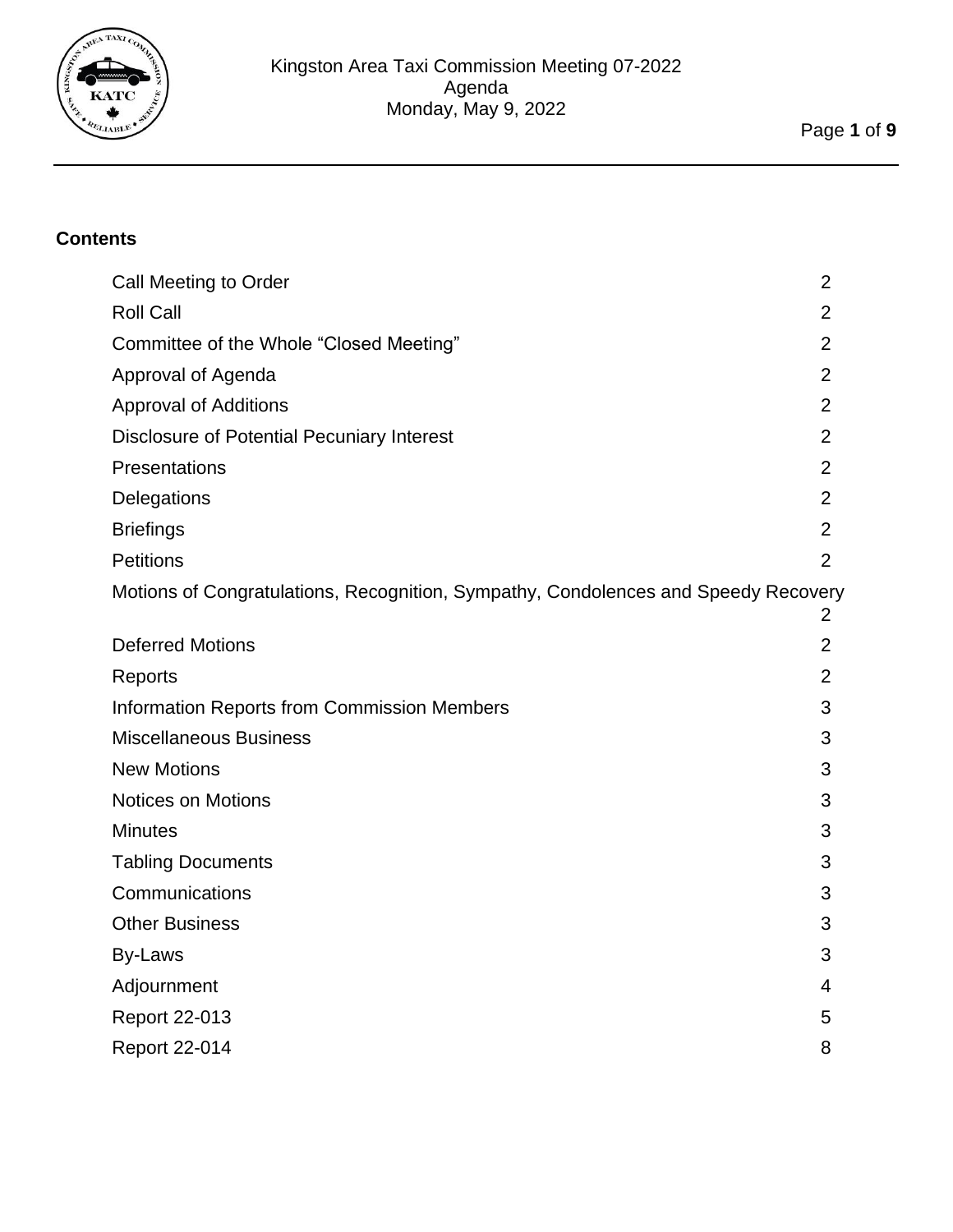

## <span id="page-1-0"></span>**Call Meeting to Order**

<span id="page-1-1"></span>**Roll Call**

<span id="page-1-3"></span><span id="page-1-2"></span>**Committee of the Whole "Closed Meeting"**

<span id="page-1-4"></span>**Approval of Agenda**

**Approval of Additions**

<span id="page-1-5"></span>**Disclosure of Potential Pecuniary Interest**

<span id="page-1-6"></span>**Presentations**

<span id="page-1-8"></span><span id="page-1-7"></span>**Delegations**

<span id="page-1-9"></span>**Briefings**

**Petitions**

<span id="page-1-10"></span>**Motions of Congratulations, Recognition, Sympathy, Condolences and Speedy Recovery**

<span id="page-1-11"></span>**Deferred Motions**

<span id="page-1-12"></span>**Reports**

#### **1. Report Number 13: Received from the Chair, Joseph Dowser (Recommend)**

Report Number 13

To all members of the Kingston Area Taxi Commission:

The Chair reports and recommends as follows:

All items listed on the Recommended Report shall be the subject of one motion. Any member may ask for any item(s) included in the Recommend Report to be separated from that motion, whereupon the Recommend Report without the separated item(s) shall be put and the separated item(s) shall be considered immediately thereafter.

1. **That** the amended Notice on Motion, attached as Exhibit A to Report Number 22-013, be presented for all three readings, to amend By-Law Number 2, Schedule "A", being a By-Law to "Tariff" Amount.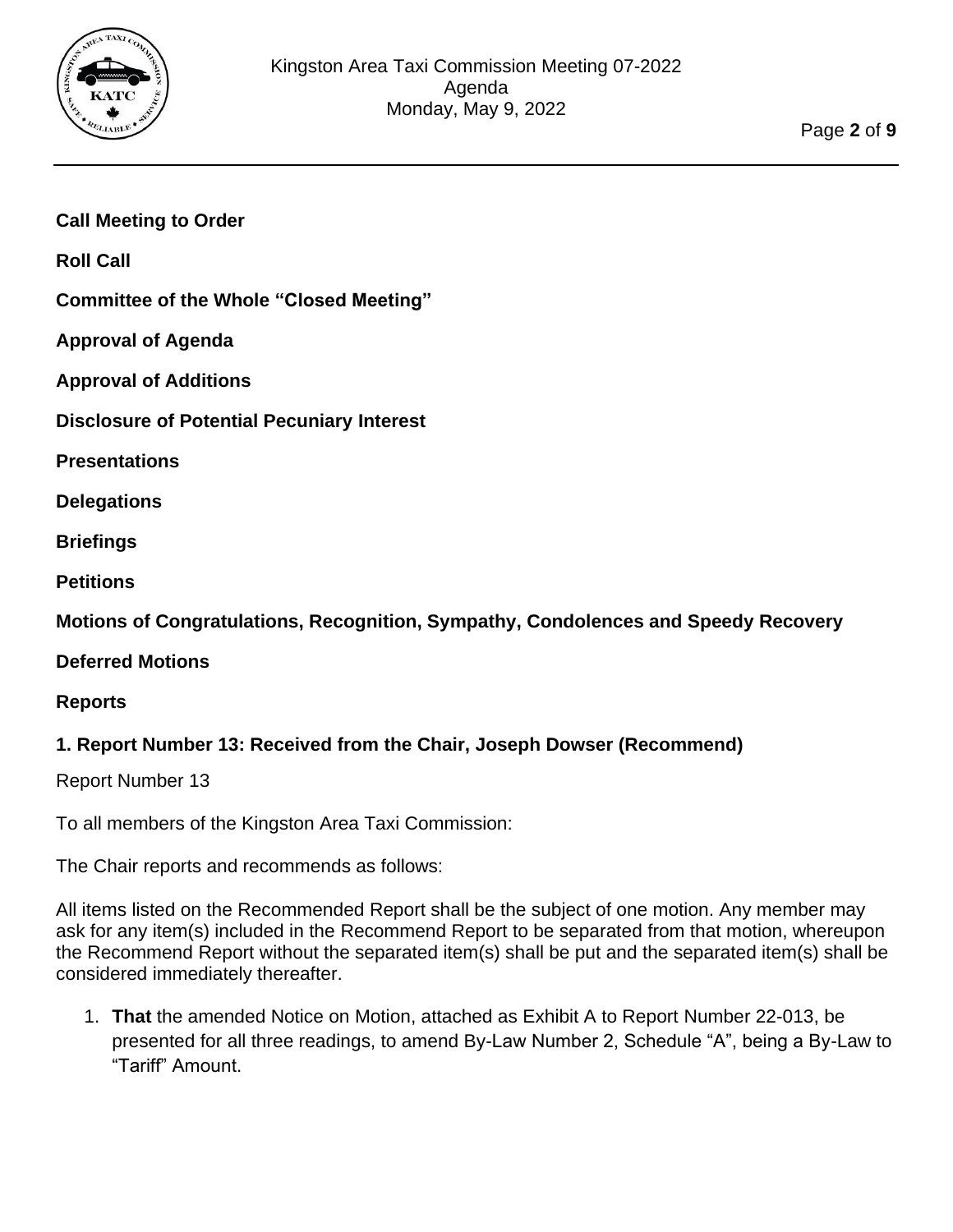

# **2. Report Number 14: Received from the Chair, Joseph Dowser (Recommend)**

### Report Number 14

To all members of the Kingston Area Taxi Commission:

The Chair reports and recommends as follows:

All items listed on the Recommended Report shall be the subject of one motion. Any member may ask for any item(s) included in the Recommend Report to be separated from that motion, whereupon the Recommend Report without the separated item(s) shall be put and the separated item(s) shall be considered immediately thereafter.

1. **That** the amended Notice on Motion, attached as Exhibit A to Report Number 22-013, be presented for all three readings, to repeal By-Law Number 2, "Schedule J" and "Schedule K" and "Schedule L" and "Schedule M", being a By-Law to "Special Tariff" Amount.

### <span id="page-2-1"></span><span id="page-2-0"></span>**Information Reports from Commission Members**

<span id="page-2-3"></span><span id="page-2-2"></span>

| <b>Miscellaneous Business</b> |
|-------------------------------|
| <b>New Motions</b>            |
| <b>Notices on Motions</b>     |

<span id="page-2-4"></span>**Minutes**

<span id="page-2-5"></span>**Tabling Documents**

<span id="page-2-6"></span>**Communications**

#### <span id="page-2-7"></span>**Other Business**

#### <span id="page-2-8"></span>**By-Laws**

- a) That By-Law (1) through (2) be given its first and second reading.
- b) That Clause 3.28 of By-Law Number 1 be declared for the purpose of giving By-Law (1) and (2) three readings.
- c) That By-Law (1) and (2) be given its third reading.
- d) That By-Law (1) through (2) be given its third reading.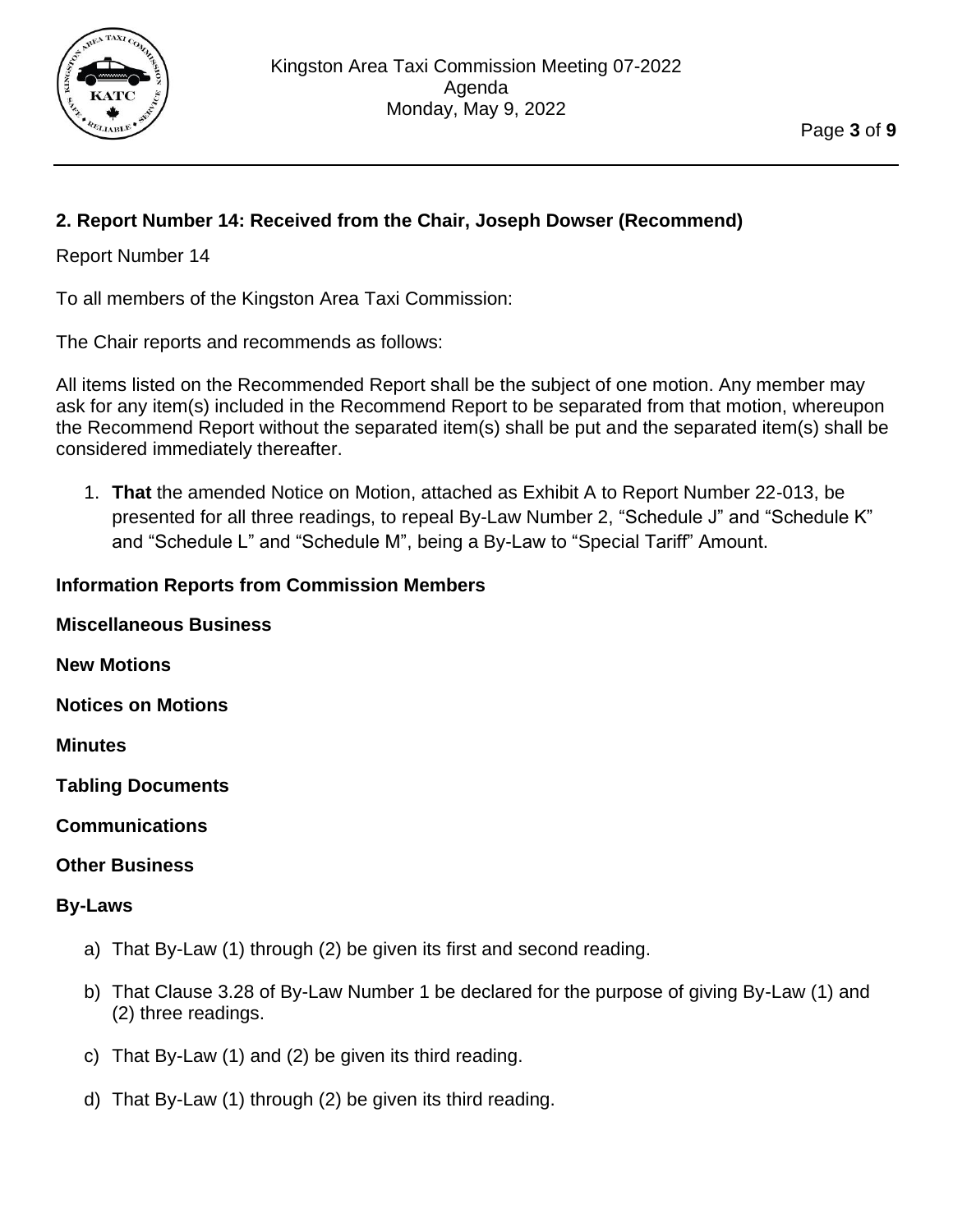

1) A By-Law to Amend By-Law Number 2, Schedule A, being a "By-Law to Tariff".

First and Second Readings **Proposed Number 22-010 (Clause 1, Report Number 13)**

2) A By-Law to Amend By-Law Number 2, Schedule A, being a "By-Law to Tariff".

Three Readings **Proposed Number 22-010 (Clause 1, Report Number 13)**

3) A By-Law to Repeal "Schedule J - Loyalist Township Passengers", "Schedule K - Senior Passengers", "Schedule L - Monthly Pass Passengers", and "Schedule M - Accessible Taxi Passengers" as part of By-Law Number 2, being a "By-Law to Special Tariffs".

First and Second Readings **Proposed Number 22-011 (Clause 1, Report Number 14)**

4) A By-Law to Repeal "Schedule J - Loyalist Township Passengers", "Schedule K - Senior Passengers", "Schedule L - Monthly Pass Passengers", and "Schedule M - Accessible Taxi Passengers" as part of By-Law Number 2, being a "By-Law to Special Tariffs".

Three Readings **Proposed Number 22-011 (Clause 1, Report Number 14)**

<span id="page-3-0"></span>**Adjournment**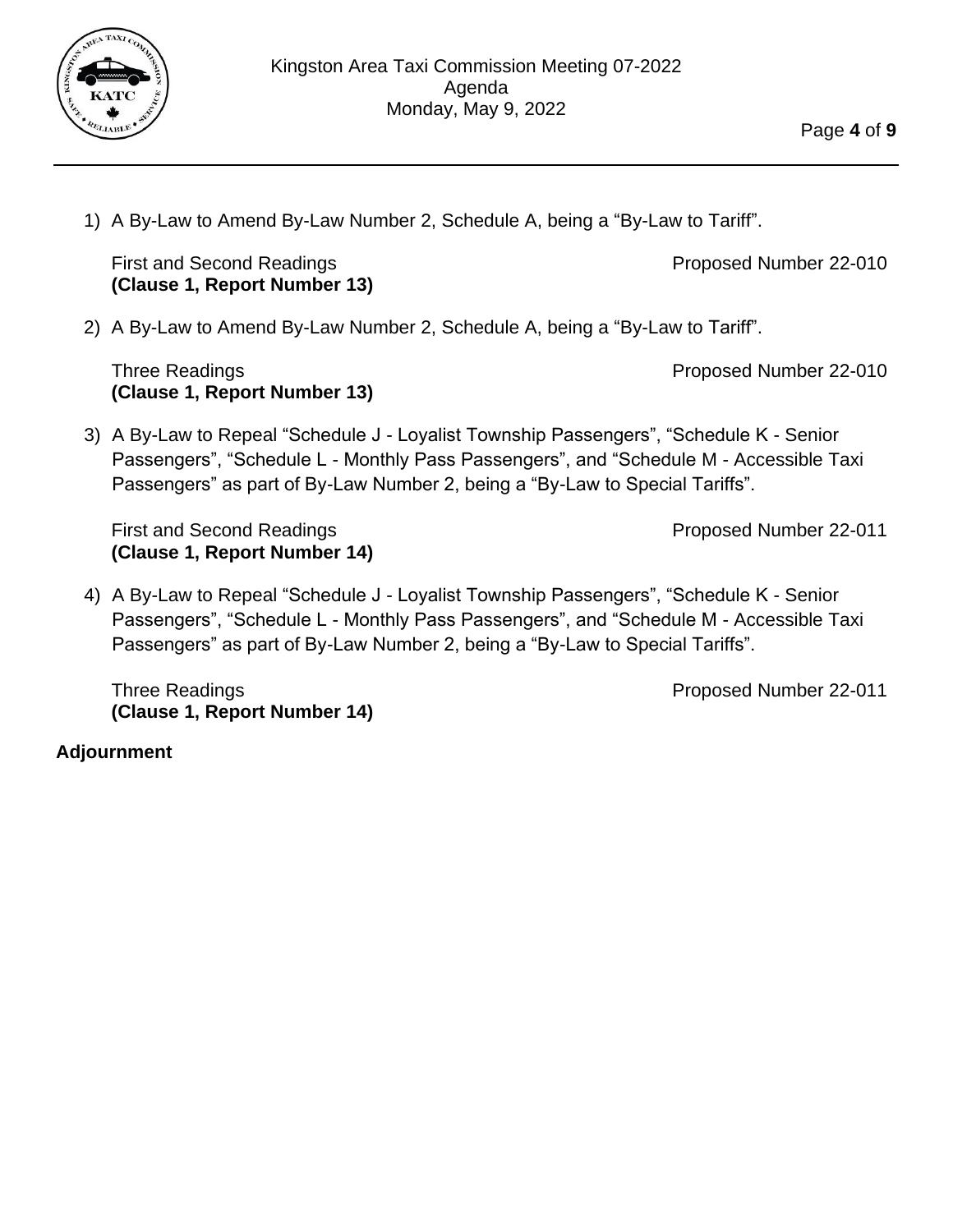

### <span id="page-4-0"></span>**Report 22-013**

| To:                    | Members of the Kingston Area Taxi Commission           |
|------------------------|--------------------------------------------------------|
| From:                  | Joseph R. Dowser, Chair, Kingston Area Taxi Commission |
| <b>Resource Staff:</b> | ΝA                                                     |
| Date of Meeting:       | May 9, 2022                                            |
| Subject:               | Tariff - Schedule "A"                                  |

## **Commission Strategic Plan Alignment:**

Theme: Oversight Administration

Goal: See above

#### **Executive Summary:**

**Whereas** Schedule A was amended on March 23, 2022 and was to come into effect April 11, 2022.

**Whereas** the Commission has received further input from the Brokers and stakeholders regarding the new rates.

**Therefore** Schedule A shall be amended as detailed in "Exhibit A to Report Number 22-013".

#### **Recommendation:**

**That** the amended Notice on Motion, attached as Exhibit A to Report Number 22-013, be presented for all three readings, to amend By-Law Number 2, Schedule "A", being a By-Law to "Tariff" Amount.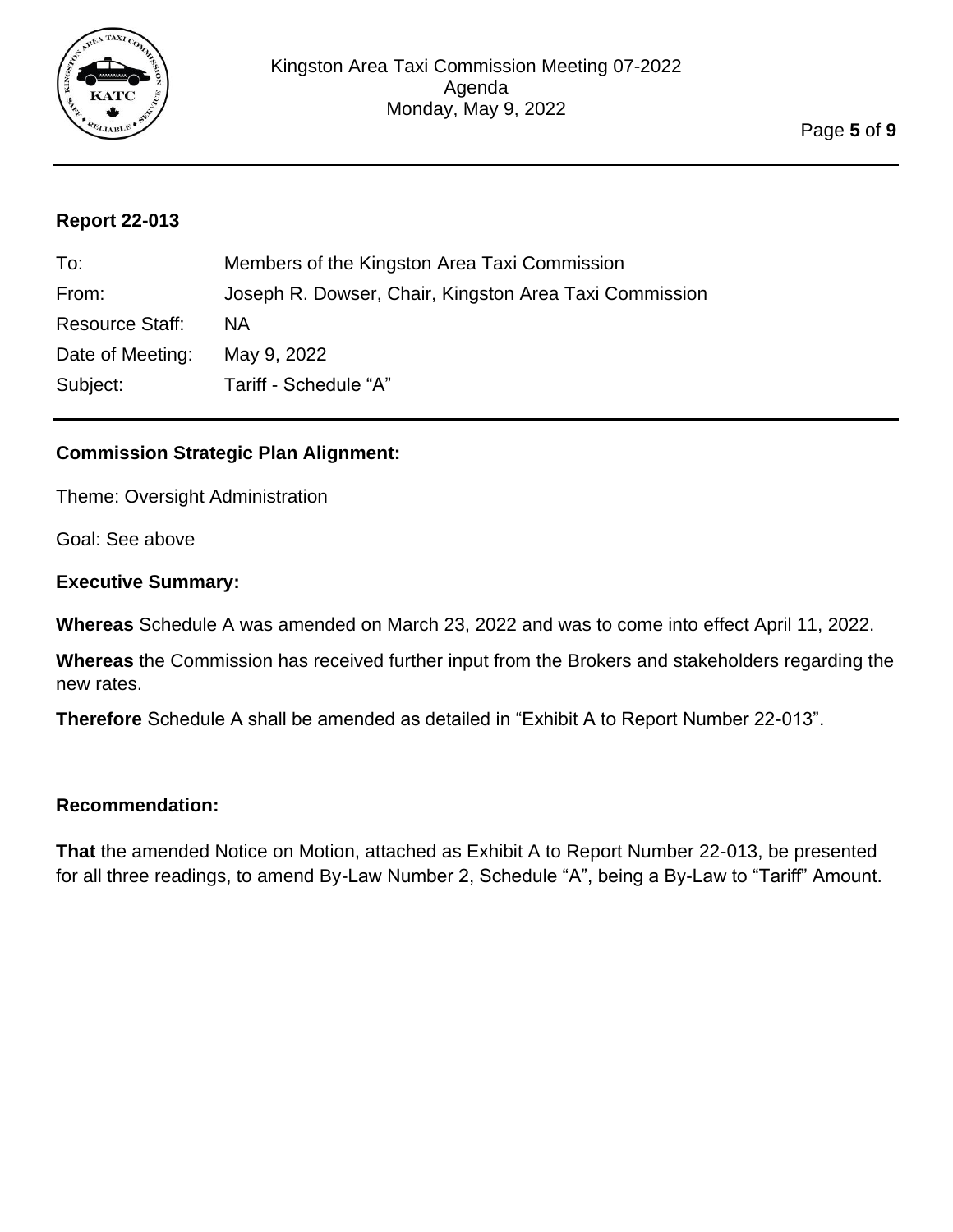

**Exhibit A to Report Number 22-013**

Moved by: Commissioner Dowser Seconded by: Commissioner Aziz

## **It is hereby moved that:**

Pursuant to By-Law Number 2, Schedule "A" - Tariff as carried on March 23, 2022

Section 2. Distance traveled, number of passengers, and waiting time:

- (1) For the first 135 metres or part thereof \$4.50
- (2) For each additional 135 meters or part thereof \$0.35
- (4) For waiting while under engagement for each twenty-five (25) seconds \$0.35

Section 3. Baggage

(6) Large Items (e.g. bicycles, skies, etc.)

At the discretion of the Driver, to be agreed upon between the Driver and Passenger(s) before commencement of the trip, but no less than \$2.00

Section 4. Specific request for vans for passengers (no fee for additional passengers in excess of one) \$2.50

Section 7. Cleaning Fee

(1) Extensive cleaning charge (inclusive of all labour and applicable taxes), which may be charge in the event of unusual sanitary accidents caused by a passenger \$80.50

# **By-Law Number 2, Schedule "A" - Tariff, be amended as follows:**

Section 2. Distance traveled, number of passengers, and waiting time:

- (1) For the first 135 metres or part thereof \$4.25
- (2) For each additional 135 meters or part thereof \$0.30
- (4) For waiting while under engagement for each twenty-five (25) seconds \$0.30

### Section 3. Baggage

(7) Large Items (e.g. bicycles, skies, etc.)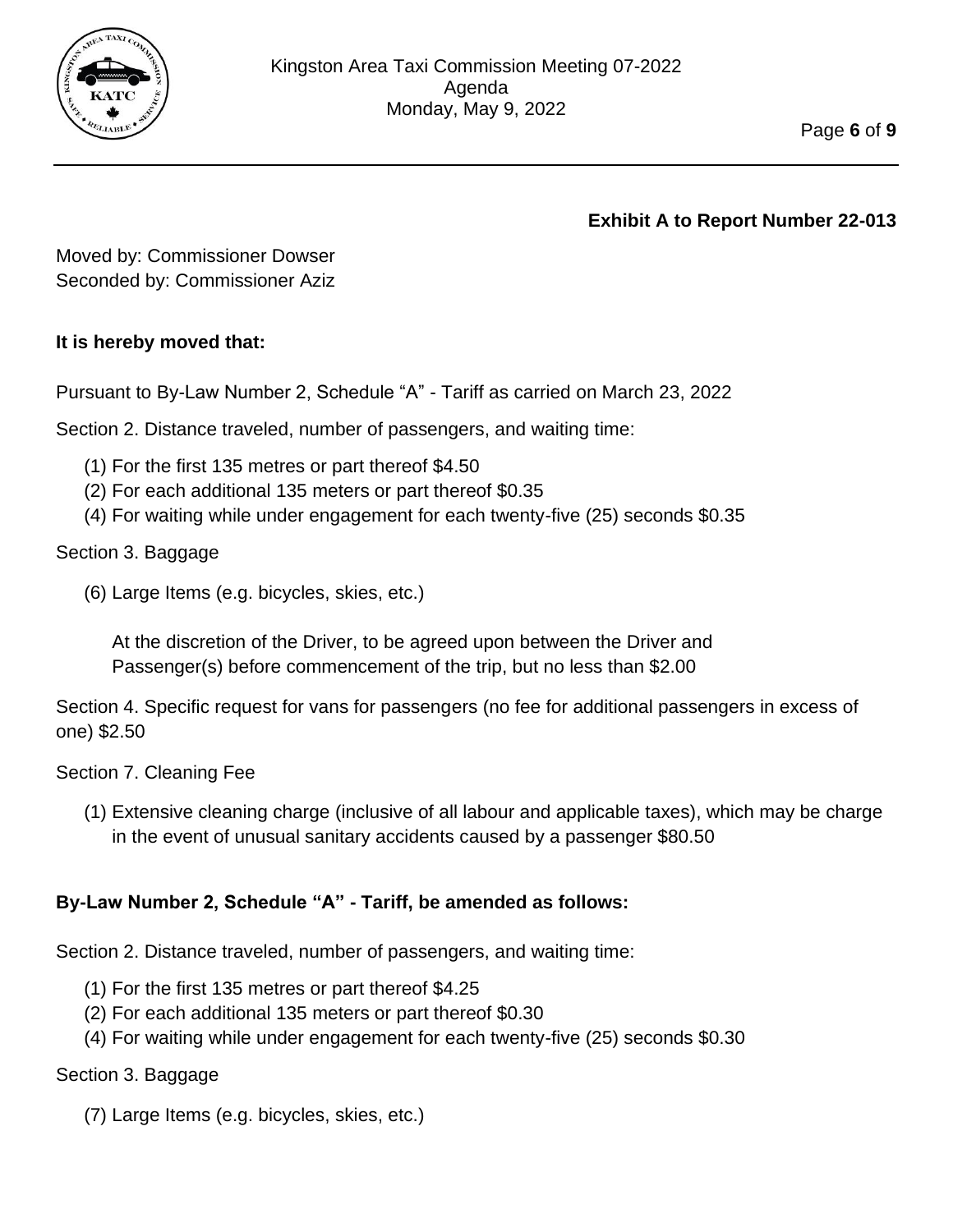

At the discretion of the Driver, to be agreed upon between the Driver and Passenger(s) before commencement of the trip, but no less than \$2.50

Section 4. Specific request for vans for passengers (no fee for additional passengers in excess of one) \$3.50

Section 7. Cleaning Fee

(1) Extensive cleaning charge (inclusive of all labour and applicable taxes), which may be charge in the event of unusual sanitary accidents caused by a passenger \$100.00

**Furthermore, the effective date for these Schedule A rates shall be set to commence on May 16, 2022**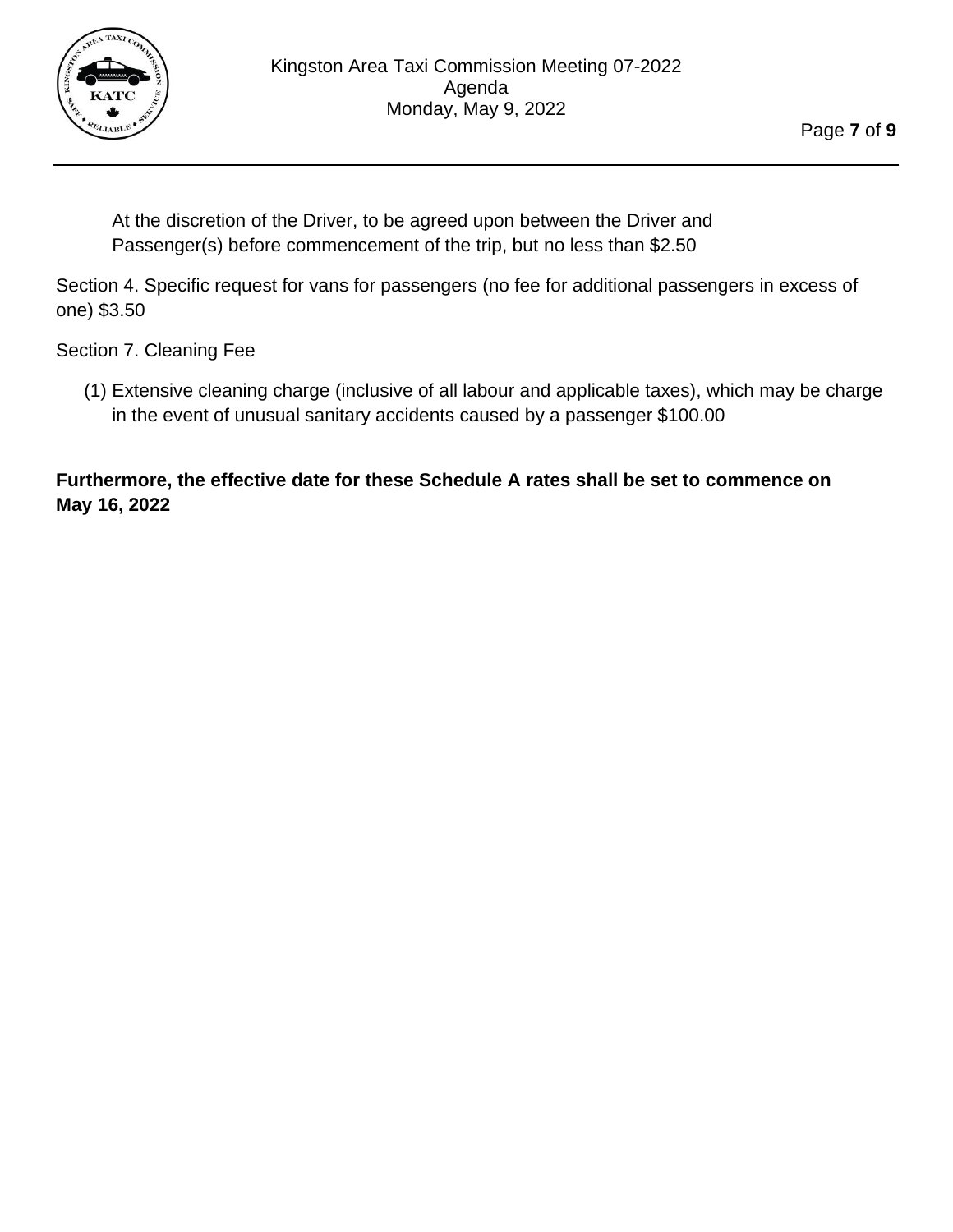

#### <span id="page-7-0"></span>**Report 22-014**

| To:                    | Members of the Kingston Area Taxi Commission           |
|------------------------|--------------------------------------------------------|
| From:                  | Joseph R. Dowser, Chair, Kingston Area Taxi Commission |
| <b>Resource Staff:</b> | ΝA                                                     |
| Date of Meeting:       | May 9, 2022                                            |
| Subject:               | <b>Special Tariff Schedule</b>                         |

## **Commission Strategic Plan Alignment:**

Theme: Oversight Administration

Goal: See above

#### **Executive Summary:**

**Whereas** "Schedule J" and "Schedule K" and "Schedule L" and "Schedule M" were adopted on April 20, 2022.

**Whereas** "Schedule J" and "Schedule K" and "Schedule L" and "Schedule M" have received further input from brokers and stakeholders.

**Therefore** it is recommended that "Schedule J" and "Schedule K" and "Schedule L" and "Schedule M" shall be amended as detailed in "Exhibit A to Report Number 22-014".

#### **Recommendation:**

**That** the amended Notice on Motion, attached as Exhibit A to Report Number 22-013, be presented for all three readings, to amend By-Law Number 2, "Schedule J" and "Schedule K" and "Schedule L" and "Schedule M", being a By-Law to "Special Tariff" Amount.